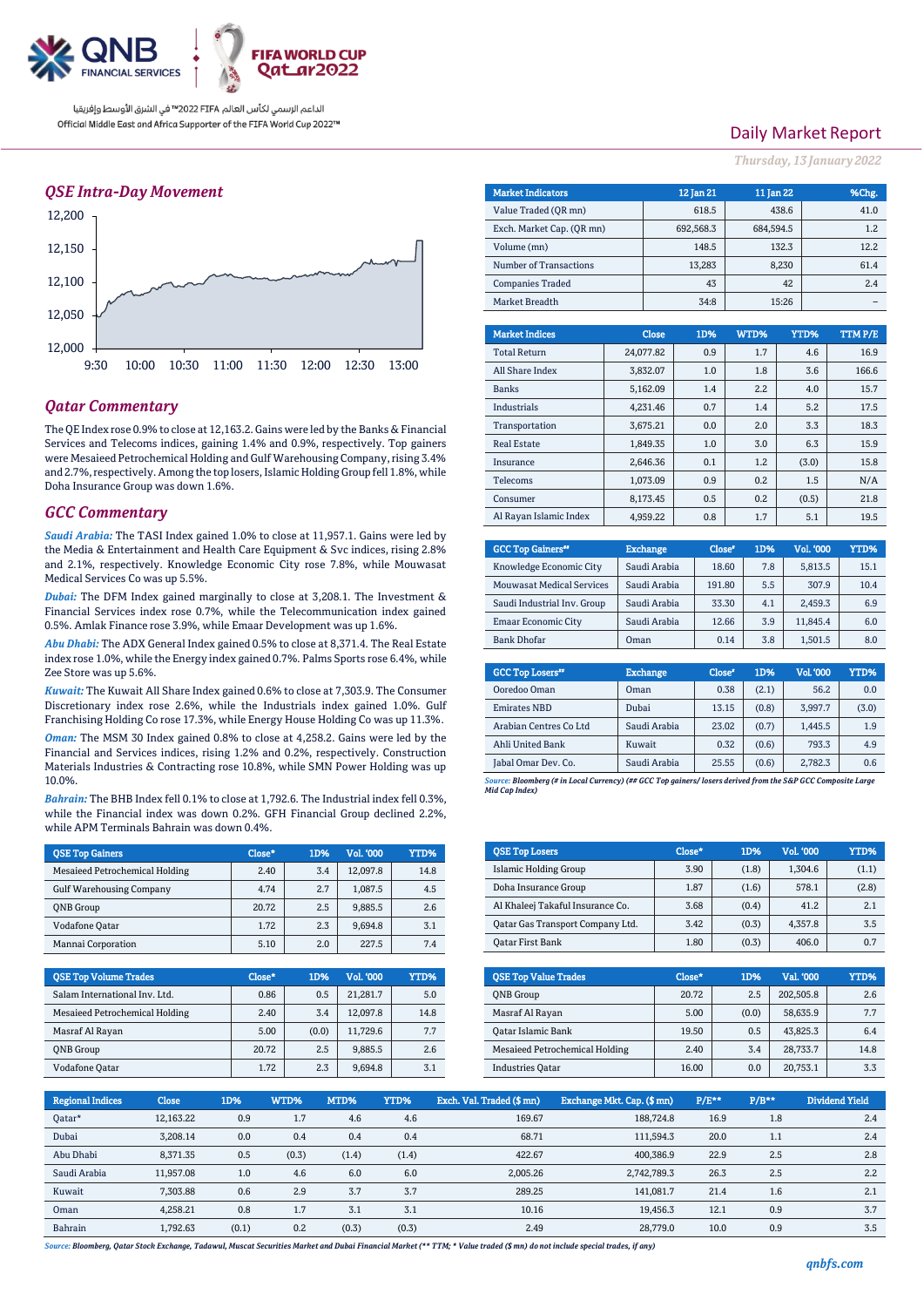

الداعم الرسمي لكأس العالم PIFA™ في الشرق الأوسط وإفريقيا Official Middle East and Africa Supporter of the FIFA World Cup 2022™

# Daily Market Report

### *Thursday, 13 January 2022*

### *Qatar Market Commentary*

- The QE Index rose 0.9% to close at 12,163.2. The Banks & Financial Services and Telecoms Index indices led the gains. The index rose on the back of buying support from foreign and Arab shareholders despite selling pressure from Qatari and GCC shareholders.
- Mesaieed Petrochemical Holding and Gulf Warehousing Company were the top gainers, rising 3.4% and 2.7%, respectively. Among the top losers, Islamic Holding Group fell 1.8%, while Doha Insurance Group was down 1.6%.
- Volume of shares traded on Wednesday rose by 12.2% to 148.5mn from 132.3mn on Tuesday. Further, as compared to the 30-day moving average of 122.1mn, volume for the day was 21.6% higher. Salam International Inv. Ltd. and Mesaieed Petrochemical Holding were the most active stocks, contributing 14.3% and 8.1% to the total volume, respectively.

| <b>Overall Activity</b>        | Buy %* | Sell %* | Net (QR)         |
|--------------------------------|--------|---------|------------------|
| Qatari Individuals             | 20.08% | 32.02%  | (73,819,839.2)   |
| <b>Oatari Institutions</b>     | 24.40% | 47.19%  | (141,002,182.7)  |
| Oatari                         | 44.48% | 79.21%  | (214.822.021.8)  |
| <b>GCC</b> Individuals         | 0.70%  | 0.41%   | 1,764,815.0      |
| <b>GCC</b> Institutions        | 1.36%  | 5.48%   | (25, 457, 992.6) |
| GCC                            | 6.18%  | 1.78%   | (23,693,177.6)   |
| Arab Individuals               | 7.33%  | 7.30%   | 218,615.4        |
| <b>Arab Institutions</b>       | 0.00%  | 0.00%   |                  |
| Arab                           | 7.33%  | 7.30%   | 218,615.4        |
| Foreigners Individuals         | 2.59%  | 1.79%   | 4,919,066.5      |
| <b>Foreigners Institutions</b> | 39.43% | 9.92%   | 182,461,532.4    |
| <b>Foreigners</b>              | 42.02% | 11.72%  | 187,380,598.9    |

*Source: Qatar Stock Exchange (\*as a % of traded value)*

### *Global Economic Data and Earnings Calendar*

### Global Economic Data

| <b>Date</b> | <b>Market</b> | <b>Source</b>                          | Indicator                            | Period     | <b>Actual</b> | <b>Consensus</b>  | <b>Previous</b> |
|-------------|---------------|----------------------------------------|--------------------------------------|------------|---------------|-------------------|-----------------|
| 01/12       | <b>US</b>     | Mortgage Bankers Association           | <b>MBA Mortgage Applications</b>     | $7-Ian$    | 0.014         | -                 | $-0.056$        |
| 01/12       | <b>US</b>     | <b>Bureau of Labor Statistics</b>      | <b>CPI MoM</b>                       | <b>Dec</b> | 0.005         | 0.004             | 0.008           |
| 01/12       | <b>US</b>     | <b>Bureau of Labor Statistics</b>      | <b>CPI YoY</b>                       | <b>Dec</b> | 0.07          | 0.07              | 0.068           |
| 01/12       | <b>US</b>     | <b>Bureau of Labor Statistics</b>      | <b>CPI Index NSA</b>                 | <b>Dec</b> | 278,802       | 278.738           | 277.948         |
| 01/12       | <b>US</b>     | <b>Bureau of Labor Statistics</b>      | <b>CPI Core Index SA</b>             | <b>Dec</b> | 284.759       | 284.611           | 283.201         |
| 01/12       | <b>EU</b>     | Eurostat                               | <b>Industrial Production SA MoM</b>  | <b>Nov</b> | 0.023         | 0.003             | $-0.013$        |
| 01/12       | <b>EU</b>     | Eurostat                               | <b>Industrial Production WDA YoY</b> | <b>Nov</b> | $-0.015$      | 0.008             | 0.002           |
| 01/12       | Germany       | German Federal Statistical Office      | <b>Wholesale Price Index MoM</b>     | <b>Dec</b> | 0.20%         | $\qquad \qquad$   | 1.30%           |
| 01/12       | Germany       | German Federal Statistical Office      | <b>Wholesale Price Index YoY</b>     | <b>Dec</b> | 16.10%        | $\qquad \qquad -$ | 16.60%          |
| 01/12       | France        | <b>Banque De France</b>                | Bank of France Ind. Sentiment        | <b>Dec</b> | 108           | 104               | 106             |
| 01/12       | Japan         | Ministry of Finance Japan              | <b>BoP Current Account Balance</b>   | <b>Nov</b> | ¥897.3b       | ¥589.8b           | ¥1180.1b        |
| 01/12       | Japan         | Ministry of Finance Japan              | <b>BoP Current Account Adjusted</b>  | <b>Nov</b> | ¥1369.5b      | ¥1052.7b          | ¥1025.9b        |
| 01/12       | Japan         | Ministry of Finance Japan              | <b>Trade Balance BoP Basis</b>       | <b>Nov</b> | $-431.3b$     | $-4650.5b$        | ¥166.7b         |
| 01/12       | China         | National Bureau of Statistics          | PPI YoY                              | <b>Dec</b> | 0.103         | 0.113             | 0.129           |
| 01/12       | China         | National Bureau of Statistics          | <b>CPI YoY</b>                       | <b>Dec</b> | 0.015         | 0.017             | 0.023           |
| 01/12       | India         | India Central Statistical Organization | <b>Industrial Production YoY</b>     | Nov        | 0.014         | 0.028             | 0.04            |
| 01/12       | India         | India Central Statistical Organization | <b>CPI YoY</b>                       | Dec        | 0.0559        | 0.058             | 0.0491          |

*Source: Bloomberg (s.a. = seasonally adjusted; n.s.a. = non-seasonally adjusted; w.d.a. = working day adjusted)*

#### Earnings Calendar

| <b>Tickers</b> | <b>Company Name</b>                     | Date of reporting 4Q2021 results | No. of days remaining | <b>Status</b> |
|----------------|-----------------------------------------|----------------------------------|-----------------------|---------------|
| ABQK           | Ahli Bank                               | 13-Jan-22                        |                       | Due           |
| QIBK           | <b>Qatar Islamic Bank</b>               | 16-Jan-22                        |                       | Due           |
| QFLS           | <b>Qatar Fuel Company</b>               | 18-Jan-22                        |                       | Due           |
| CBQK           | The Commercial Bank                     | 19-Jan-22                        |                       | Due           |
| QIIK           | <b>Qatar International Islamic Bank</b> | 24-Jan-22                        |                       | Due           |
| <b>NLCS</b>    | Alijarah Holding                        | 27-Jan-22                        | 14                    | Due           |
| <b>MARK</b>    | Masraf Al Rayan                         | 30-Jan-22                        | 17                    | Due           |

*Source: QSE*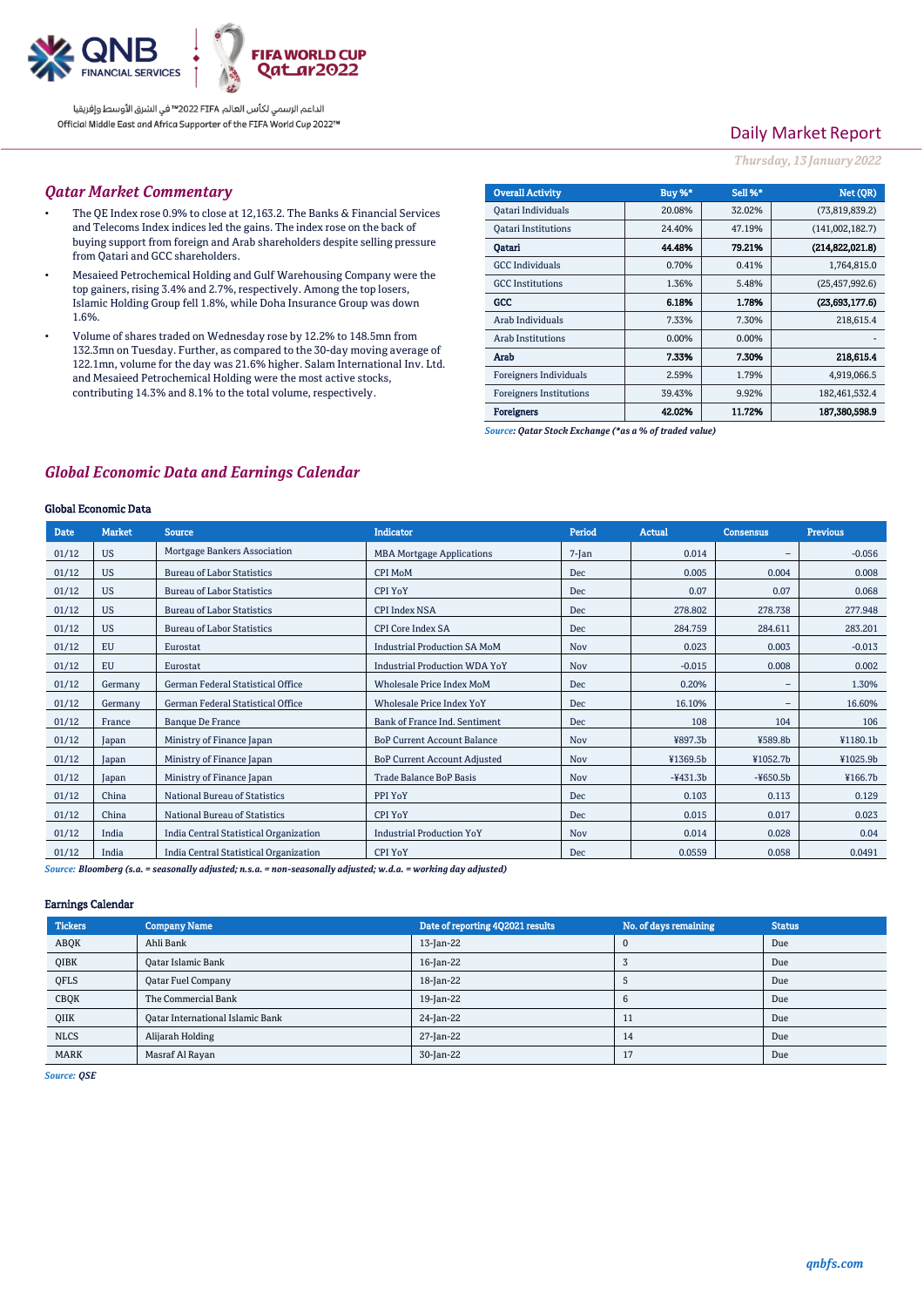

الداعم الرسمى لكأس العالم PIFA™ في الشرق الأوسط وإفريقيا Official Middle East and Africa Supporter of the FIFA World Cup 2022™

### *Qatar*

- QIBK holds its investors relation conference call on January 17 to discuss the financial results - Qatar Islamic Bank (QIBK) announced that the conference call with the investors to discuss the financial results for the annual 2021 will be held on January 17, 2022 at 02:00 PM, Doha Time.  $(OSE)$
- Qatar's GDP grows 40.6% in third quarter Qatar's quarterly Gross Domestic Product (GDP) at current prices has risen by 40.6% to QR176.23bn in the third quarter (Q3) of 2021 compared to QR125.33bn during the Q3 of 2020, according to the preliminary estimates of GDP released. When compared to previous quarter (Q2) of 2021 revised estimate of QR156.29bn, an increase of 12.8% is recorded. The quarterly GDP at constant prices shows an increase of 2.6% in Q3 of 2021 (QR168.13bn) compared to the estimate of Q3 of 2020 (QR163.9bn). When compared to Q2 of 2021 revised estimate (QR 161.71bn), an increase of 4% is also recorded. In the Mining and Quarrying Activities, the nominal gross value added (GVA) estimate of Mining and Quarrying activities is estimated at QR67.98bn in Q3 2021, which shows an increase of 101.9% over the estimate of Q3 2020 placed at QR 33.67bn. Compared to the previous quarter revised estimate (QR57.49bn), an increase of 18.2% in the GVA of this sector is recorded. (Peninsula Qatar)
- World Bank: Qatar economy to grow 4.8% this year and 4.9% in 2023 Qatar's economy is expected to grow 4.8% this year and 4.9% in 2023, the World Bank has said in its latest forecast. Qatar's GDP growth next year will be the GCC's best, the forecast has shown. In 2023, Bahrain's economy has been forecast to grow at 2.9%, Kuwait (3%), Oman (4.1%), Saudi Arabia (2.3%) and UAE (2.9%). Overall, the growth in Middle East and North Africa (MENA) region is expected to accelerate to 4.4% in 2022, an upward revision from June 2021 and moderate to 3.4% in 2023, World Bank said. The gap in average per capita income between MENA and advanced economies is projected to widen during the forecast horizon, however. Higher oil and natural gas prices and increased production are expected to benefit energy exporters. Saudi Arabia's oil sector is expected to rebound strongly, boosting exports, while non-oil activity should benefit from high vaccination rates and accelerating investment. (Gulf-Times.com)
- Moody's affirms QIIK's credit rating at 'A2/Prime-1' Moody's credit rating agency announced that it has assigned 'A2' ratings to QIIK with a stable outlook, noting that QIIK enjoys many advantages that outweigh the strength of its financial position and its entitlement to this high degree. On the rationale behind its rating, Moody's said, the rating reflects its position as one of Qatar's leading Islamic financial institutions, particularly in the retail segment; and solid asset quality, profitability, liquidity and capitalization. The issuer ratings incorporate a very high likelihood of support from the Government of Qatar (Aa3 stable). Moody's indicated that QIIK enjoys high asset quality which is supported by the exposure to Qatar Government assets and quasigovernment entities, which are of relatively high credit quality and have historically, demonstrated zero default rates. In its analysis of QIIK, Moody's indicated that the bank enjoys a solid financing profile backed by the privilege of having a significant market share in the retail sector of around 9.2% of total retail lending in Qatar and this also supports the QIIB's healthy margins and also provides a strong base of low-cost deposits. (Peninsula Qatar)
- Real estate deals worth QR1.33bn inked in December Real estate deals worth QR1.33bn were signed during December last year. Total 340 real estate transactions were recorded in the last month of previous year, as per the Ministry of Justice data. Al Rayyan municipality was the most active in terms of number and value of transactions. Deals worth over QR516.1mn were signed in 94 transactions during last month. Doha Municipality was the second in the tally as it recorded transactions worth QR234mn in 53 deals. Al Dhaayen municipality registered deals worth QR207m in total 61 transactions in December. Of the top 10 most expensive properties sold during the month, four were in Al Rayyan municipality while two were in Al Wakrah municipality. (Peninsula Qatar)

# Daily Market Report

*Thursday, 13 January 2022*

- New Qatari laws to protect financial system integrity on the anvil With the proliferation of new financial technology solutions in the Qatari market, the government is also stepping up with new regulations to protect the integrity of the country's financial system, an official has said. Speaking to The Peninsula on the sidelines of the FinTech Summit Middle East which was organized by the Qatar Association of Certified Public Accountants (QCPA), Director of Control and Development Department at the Administrative Control and Transparency Authority (ACTA) Amal Ahmed Al Kuwari said several measures are being put in place to protect consumers in the country. "Technology is a doubleedged sword as it facilitates to make life easier and more convenient. However, it also comes with some risks. And we see new laws being developed, as well as some changes in existing laws, to cope up with the developments in the financial sector," she said. (Peninsula Qatar)
- QFC official: Qatar should embrace 'Buy now pay later' trend The buynow-pay-later scheme, which is becoming hugely popular in the US and European markets, is among several latest fintech trends that Qatar needs to embrace, an official from the Qatar Financial Centre (QFC) said yesterday. Addressing the FinTech Summit Middle East, Chief Financial Sector Officer at the QFC Henk Jan Hoogendoorn said the new financing scheme which allows consumers to purchase goods and pay for them later in installments, will be a major threat to credit card companies. "But for now, it is not yet allowed in Qatar. So I would encourage the regulator to accept this somehow," he added. Speaking to The Peninsula on the sidelines of the event, Hoogendoorn said a number of startups in Qatar have already been considering the new payment scheme, but it will need the regulation of the Qatar Central Bank (QCB). "Some people have the idea to do some-thing like this, but at the moment, this will be seen in Qatar as providing credit and that is a regulated activity, which falls under the regulations of the QCB. So if the QCB would like to regulate this, it would be fantastic," he said. (Peninsula Qatar)
- QA gains business advantage in moving financial planning to Oracle Cloud – Oracle has announced that Qatar Airways has implemented Oracle Fusion Cloud Enterprise Performance Management (EPM) as the multiple award-winning airline transitions through the pandemic and embarks on a major global expansion. With Oracle Cloud EPM, Qatar Airways financial teams gain the transparency and flexibility needed for more accurate planning, budgeting, and fore-casting. The improved processes are helping the airline increase agility, improve insights and enhance business decision-making across the organization. As one of the world's fastest-growing airlines Qatar Airways serves over 140 destinations, operating a fleet of more than 200 aircraft from its global hub at Hamad International Airport in Doha, and employing more than 40,000 people. (Peninsula Qatar)
- Moody's affirms Indosat's Baa3 rating following merger with H3i; outlook stable – Moody's Investors Service has affirmed the Baa3 issuer rating of Indosat Tbk. (P.T.) (lndosat Ooredoo).The rating outlook remains stable. The rating action follows Indosat Ooredoo's merger with PT Hutchison 3 Indonesia (H3i), which became effective on 4 January 2022. (Bloomberg)

### *International*

 US consumer prices post biggest rise in nearly 40 years; inflation close to peaking – US consumer prices increased solidly in December as rental accommodation and used cars maintained their strong gains, culminating in the largest annual rise in inflation in nearly four decades, which bolstered expectations that the Federal Reserve will start raising interest rates as early as March. The report from the Labor Department on Wednesday followed on the heels of data last Friday showing that the labor market was at or near maximum employment. Fed Chair Jerome Powell on Tuesday said the US central bank stood ready to do what was necessary to keep high inflation from becoming "entrenched," in testimony during his nomination hearing before the Senate Banking Committee for a second four-year term as head of the bank. The consumer price index rose 0.5% last month after advancing 0.8% in November. In addition to higher rents, consumers also paid more for food, though the 0.5% increase in food prices was less than in the prior three months. There were big gains in the prices of fruits and vegetables,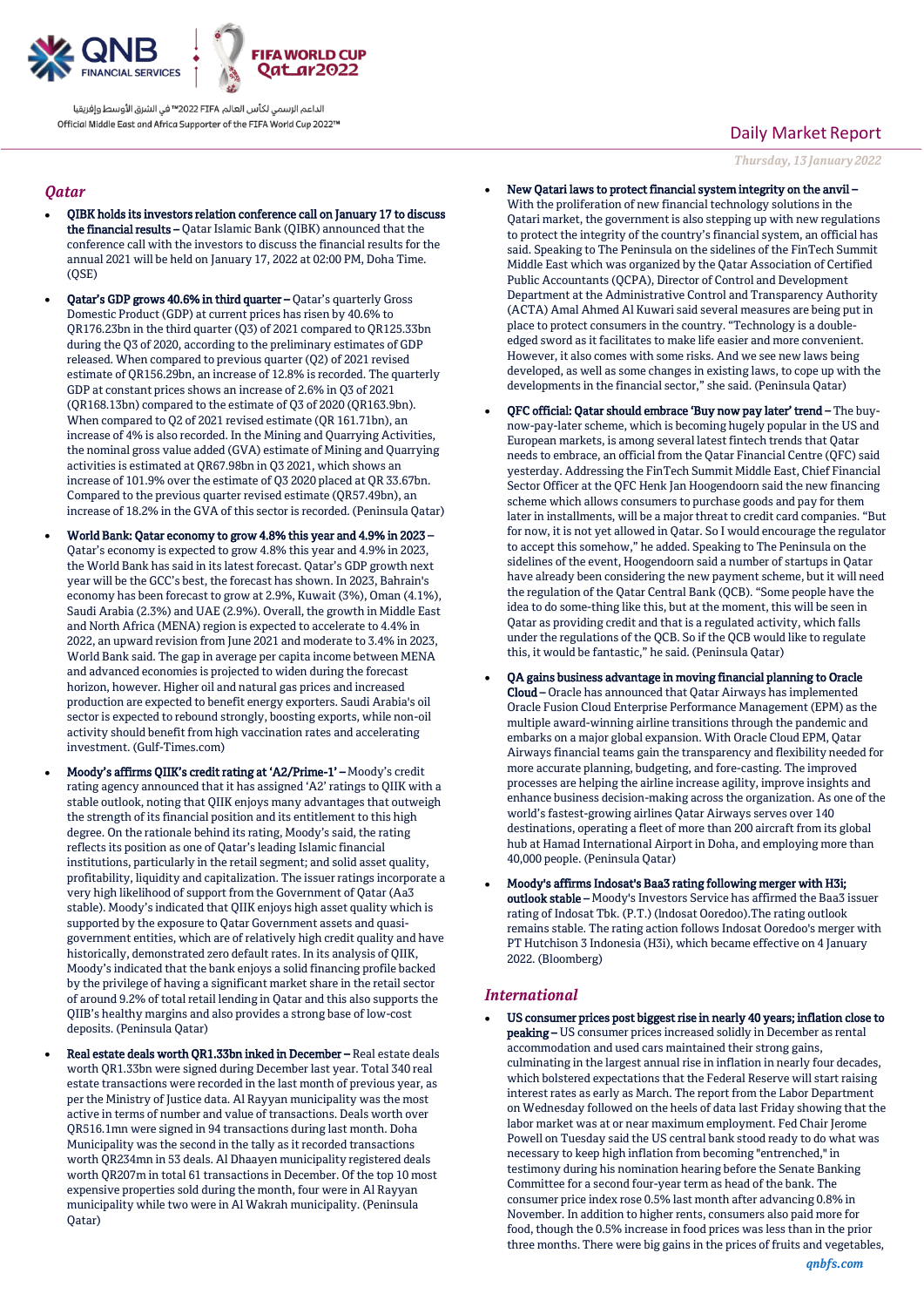

الداعم الرسمى لكأس العالم PIFA™ في الشرق الأوسط وإفريقيا Official Middle East and Africa Supporter of the FIFA World Cup 2022™

but beef prices fell 2.0% after recent sharp gains. Consumers also got a respite from gasoline prices, which fell 0.5% after rising 6.1% in both November and October. In the 12 months through December, the CPI surged 7.0%. That was the biggest year-on-year increase since June 1982 and followed a 6.8% rise in November. Last month's inflation readings were in line with expectations. Rising inflation is also eroding wage gains. Inflation-adjusted average weekly earnings fell 2.3% on a yearon-year basis in December. President Biden said virtually every nation was afflicted with inflation as the global economy recovers from the pandemic. (Reuters)

- US companies saw modest growth in late 2021, Fed survey shows The US economy expanded at a modest pace through the end of last year, with American firms noting that growth continues to be constrained by supply chain disruptions and labor shortages while prices exhibited "solid growth," a survey conducted by the Federal Reserve showed on Wednesday. The Fed's latest "Beige Book" collection of anecdotes about the state of the economy from businesses, labor groups and others across the central bank's 12 regions nationwide also signaled that the fastspreading Omicron variant of COVID-19 was exacerbating conditions on several fronts as 2022 approached. Omicron, which drew 44 references in the report, was seen adding to existing challenges around hiring and inflation, in particular, and was a setback for a travel and leisure sector that had only just begun to get back on its feet around the middle of last year. Employment grew "modestly" and most districts said demand for workers remains strong, with some businesses struggling to retain employees. One manufacturer in the Dallas Fed district, for example, reported extreme turnover among new hires, "saying three to five hires were needed for even one to stay on." "Although optimism remained high generally, several districts cited reports from businesses that expectations for growth over the next several months cooled somewhat during the last few weeks," the report said. (Reuters)
- Germany asks banks to build buffers as property market heats up Germany asked its banks on Wednesday to set aside around 22 billion Euros (\$25 billion) of extra capital by next year as the economy has largely recovered from the pandemic and a growing property bubble threatens the stability of the financial sector. Regulators cut extra buffer requirements to zero at the onset of the crisis but property prices soared on the back of record low rates and the market is now 10% to 30% overvalued, leaving lenders especially vulnerable to a price correction, the Bundesbank said earlier. Responding to these warnings, the Federal Financial Supervisory Authority, or BaFin, raised the countercyclical buffer to 0.75% by February 1, 2023 from 0%, while a supplemental 2% buffer will be introduced for residential mortgages. "Banks will be able to meet this requirement almost entirely from existing excess capital," BaFin said in a statement. "Only a few institutions have a small additional capital requirement." (Reuters)
- BOJ offers most upbeat view on regional Japan in 8 years The Bank of Japan offered on Wednesday its most optimistic view of the country's regional economy in more than eight years, in a sign of its confidence that a recent resurgence in coronavirus infections would not derail the country's fragile recovery. The upbeat assessment heightens the chance the BOJ will revise up its growth and price forecasts for the year beginning in April in fresh projections due next week. "Japan's economy is picking up as a trend, although it remains in a severe state due to the impact of the coronavirus pandemic," BOJ Governor Haruhiko Kuroda said in a speech to the bank's regional branch managers on Wednesday. Kuroda also said consumer inflation was likely to gradually accelerate on an expected increase in demand. (Reuters)

### *Regional*

 World Bank: MENA economies post strong recovery in 2H2021, to accelerate in 2022 – Economic growth in the Middle East North Africa (MENA) strongly recovered in the second half of 2021 and is poised to step up in 2022, as disruptions caused by the COVID-19 pandemic and oil production cuts wane, the World Bank said. Output in some economies is now back to pre-pandemic levels and the overall growth in the region will accelerate to 4.4% this year, higher than the estimated 3.1% in 2021, before moderating to 3.4% in 2023, the bank said in its Global Economic

# Daily Market Report

*Thursday, 13 January 2022*

Prospects report. The regional forecast is also in contrast to World Bank's estimations for global growth, which is expected to decelerate sharply from 5.5% in 2021 to 4.1% in 2022 amid fresh threats from COVID-19 variants, and as pent-up demand and monetary support dissipate. However, the World Bank, cautioned that the health outbreak remains a "major risk" for MENA economies, given that only less than two-fifths of the region's population are fully vaccinated and the rapid spread of Omicron could still impact global demand and lead to lower oil prices. "Economic disruptions related to the pandemic remain a major risk… Changes to oil prices could undermine activity in the region with gains and losses accruing differently to oil importers and exporters," the report said. (Zawya)

- China, Gulf states to bolster strategic partnership China and the Gulf Cooperation Council have agreed to set up a strategic partnership as soon as possible to enhance pragmatic cooperation, tackle challenges and serve their common interests. According to a joint statement issued on Wednesday, the two sides agreed to sign an action plan for 2022 to 2025, finish negotiations on a bilateral free trade agreement and set up a China-GCC free trade zone as soon as possible. They also agreed to hold a fourth strategic dialogue in Riyadh at an appropriate time. (Bloomberg)
- Saudi Aramco to acquire stakes in Poland's PKN Orlen Saudi Arabia's Aramco will acquire stakes in the refinery, wholesale and jet fuel marketing ventures of Poland's PKN Orlen. Aramco will acquire 30% of the 210,000 barrels per day refinery in Gdansk, 100% of an associated wholesale business, and 50% of a jet fuel marketing joint venture with BP. The acquisitions will take place following its proposed merger with Grupa Lotos, another Polish oil company based in Gdasnk, Aramco said in a press release today (Wednesday). The transaction is subject to regulatory approvals, including from the European Commission. (Zawya)
- Saudi British Bank launches shariah-compliant green deposit product The Saudi British Bank (SABB) said it has launched a new Shariahcompliant green deposit product, the first in the kingdom that will allow clients to deposit their money towards green financing initiatives. Clients will have access to a quarterly review of the industries that their funds support. The sustainability themes that the funds may support include renewable energy, clean transportation, sustainable water management, and climate change adaptation, the Riyadh-listed bank said in a statement on Wednesday. (Zawya)
- Saudi Arabia's AlAhli Takaful, Arabian Shield merger now 'effective' Saudi Arabian insurer AlAhli Takaful Company announced on Wednesday the effectiveness of its merger deal with Arabian Shield Cooperative Insurance Company after no objections were raised by creditors within the set deadline. The two companies had signed an agreement to merge last July 2021 and creditors were given until Tuesday, January 11, 2022 to make their objections known. With the merger now effective, AlAhli Takaful is no longer considered a separate establishment and all of its assets and liabilities have been transferred to Arabian Shield, a disclosure to the Saudi Stock Exchange (Tadawul) said. (Zawya)
- Saudi Arabia to build 8,000 km of railway, enact new investment law Saudi Arabia will build 8,000 km (4,971 miles)of railway across country and is also preparing a new investment law to address the needs of investors, its investment minister Khalid Al-Falih said on Wednesday. "New rail that will criss-cross the kingdom and add to the network we already have," Falih told a mining forum in Riyadh.He also said his ministry was working on a new investment law that would address the needs of both domestic and international investors. The law would be enacted this year, "hopefully sooner", Falih said, which would add to other regulatory and judicial reforms introduced by the kingdom. Saudi Arabia has also become a challenge for Dubai after it announced last year it would give foreign firms until the end of 2023 to set up headquarters in the country or risk losing out on government contracts. In October it said it had licensed 44 international companies to set up regional headquarters in the capital Riyadh. But, five years after Crown Prince Mohammed bin Salman launched Vision 2030 to end the kingdom's dependence on fossil fuels, foreign direct investment (FDI) remains well short of targets. (Reuters)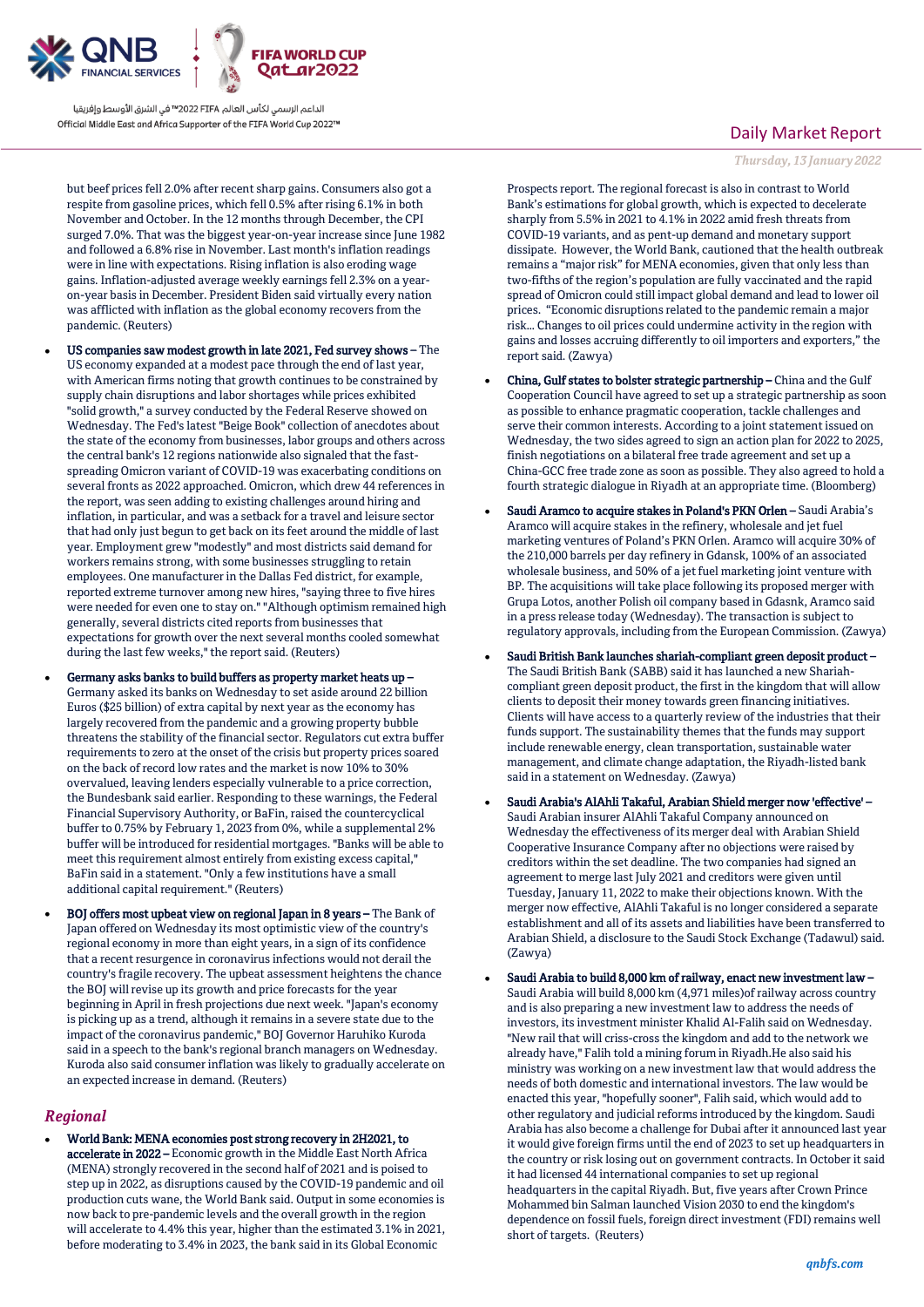

الداعم الرسمي لكأس العالم PIFA≤™ في الشرق الأوسط وإفريقيا Official Middle East and Africa Supporter of the FIFA World Cup 2022™

- Saudi Arabia to auction up to three mining licenses in 2022 Saudi Arabia is planning to auction up to three mining licenses in 2022, including Khnaiguiyah mines where zinc and copper deposits are estimated at around 26mn tons, the kingdom's mining minister said on Wednesday. (Reuters)
- APICORP, IsDB's new \$1bn financing to back energy transition in Arab region – The Arab Petroleum Investments Corporation (APICORP) and Islamic Development Bank (IsDB) have launched a \$1bn financing initiative to support utility projects in the Arab region. The private sector-focused infrastructure financing program will allocate funds for electricity generation and transmission projects that utilize renewable energy or natural gas, as well as water and waste management facilities. The goal is to address low private sector participation in funding energy projects by incentivizing public-private partnerships (PPPs). Beneficiaries will include all the member countries to the Saudi Arabiaheadquartered Organization of Islamic Cooperation (OIC), including the 10 member states common to APICORP and IsDB. APICORP is owned by the governments of Organization of Arab Petroleum Exporting Countries, while IsDB is a Jeddah-based entity that extends lending to much of the Muslim world. (Zawya)
- UAE's ENEC set to produce 85% of Abu Dhabi clean electricity by 2025 The Emirates Nuclear Energy Corporation (ENEC) said it was set to produce 85% of Abu Dhabi's clean electricity by 2025. The Barakah nuclear power plant has the potential to produce one million tons of hydrogen per year, Mohamed Ibrahim al-Hammadi, chief executive of ENEC, also said. "This low carbon fuel is essential to transition to a net zero world," he said at an energy conference. The plant in Abu Dhabi, capital of the UAE, is the first nuclear power plant in the Arab world and is part of the Gulf oil producer's efforts to diversify its energy mix. (Reuters)
- 5 axes on the table of the Saudi-Emirati Finance and Investment Committee – The UAE, represented by the Ministry of Finance, hosted the meeting of the Finance and Investment Committee of the Saudi-Emirati Coordination Council, which was held in the Partners Building at Expo 2020 Dubai, with the aim of discussing topics related to financial and economic cooperation between the UAE and Saudi Arabia, as well as following up on the progress of work in the approved strategic initiatives In a set of main axes, including the areas of services and financial markets, support for entrepreneurship, the customs union, the common market, tourism and national heritage, and the mechanisms for their implementation in accordance with the approved plans. (Bloomberg)
- Free Trade Agreement with UAE nearing conclusion, says Indian minister – India's Minister of Commerce and Industry, Piyush Goyal, today told the heads of top business and industry associations here that the Free Trade Agreement (FTA) with the UAE is "nearing conclusion". Responding to the keen interest shown by India's business leaders in the progress of the negotiations, Goyal said, "the government was striving to conclude several early harvest agreements with countries so that their benefits could reach the industry soon. He urged industry leaders to be proactive in giving inputs to the government on matters like FTA negotiations. "Industry should become more demanding," the Minister added. (Zawya)
	- Dana Gas, Crescent Petroleum achieve 50% gas production growth in KRI over past 3 years – Dana Gas, the Middle East's leading publicly listed regional natural gas company, and its partner, Crescent Petroleum, the oldest private oil and gas company in the Middle East, have reported record sales gas production from their operations in the Kurdistan Region of Iraq (KRI), reaching 452mn standard cubic feet of per day (MMscf/d) at the end of 2021. The production milestone is the culmination of numerous process improvements at the Khor Mor gas plant, including a bypass project completed in 2020 as well as a debottlenecking program earlier in 2018. Together, the process improvements have grown the production by 50% from 305 MMscf/d in 2018. Dana Gas and Crescent Petroleum jointly operate the Khor Mor and Chemchemal gas fields on behalf of the Pearl Petroleum consortium, supplying the gas which enables much needed electricity generation in the KRI, and also producing close to 16,000 barrels of condensate and 1,000 tons of LPG per day. The successful process improvements will be reinforced by the

## Daily Market Report

*Thursday, 13 January 2022*

KM250 expansion project at the plant which is currently under implementation, and will increase total capacity by an additional 55% to 700 MMscf/d by April 2023. (Zawya)

- Aldar reaches new heights in two global ESG benchmarks Aldar Properties ('Aldar') has increased its ESG ratings within two major global benchmarks, the Dow Jones Sustainability Index (DJSI) and Sustainalytics, driven by a broad base of progress and improvements across its core sustainability pillars comprising environment, community, people, and economic impact. Aldar produced particularly strong gains in environmental impact monitoring, embedding environmental impacts into management reporting and decision-making processes, and launching new social impact initiatives. This year, Aldar scored 58 points on the Dow Jones Sustainability Index, representing a 53% year on year improvement from the 38 points scored in 2020. The company is now among the top 13% of the 237 global real estate companies invited to respond to the DJSI questionnaire, up from being in the top 31% last year. In addition, Aldar received a score of 16.6 on Sustainalytics' ESG risk assessment scale, indicating a low level of ESG risk. Results are measured on a scale of 0 to 100, with a rating between 10 and 20 classified as "Low Risk". Aldar was ranked 9th in the global ranking of 107 diversified real estate companies analyzed. Aldar also maintained its BB rating in the 2021 Morgan Stanley Consumer Index (MSCI), which tracks exposure to ESG risks and how well companies manage those risks relative to peers. Aldar's rating meets the average global rating for companies included in the list. (Zawya)
- Jefferies Makes Another Effort to Crack Mideast Market Amid Boom Jefferies has applied for a license in Dubai and is recruiting bankers in the region in an effort to return to the Middle East after a multi-year hiatus, according to people familiar with the matter. The New York-based investment bank has offered jobs to others in the industry after initiating the application process in the emirate's financial center last year, said the people, who didn't want to be named because the information isn't public. Spokespeople for Jefferies, the Dubai International Financial Centre freezone and the Dubai Financial Services Authority declined to comment. (Bloomberg)
- Kuwait, China hold talks on bilateral co-op, coordination in vital domains – Kuwait and China held official talks in the Chinese city of Wuxi on Wednesday morning, copresided over by Kuwaiti Foreign Minister and State Minister for Cabinet Affairs Sheikh Dr. Ahmad Nasser Al-Mohammad Al- Sabah and Chinese State Councilor and Foreign Minister Wang Yi. The talks came within the framework of the Kuwaiti minister's official visit to China, heading a Kuwaiti delegation that comprised a number of senior officials. During the meeting, Sheikh Ahmad Nasser conveyed the greetings of His Highness the Amir Sheikh Nawaf Al- Ahmad Al-Jaber Al-Sabah, His Highness the Crown Prince Sheikh Mishal Al-Ahmad Al-Jaber Al-Sabah and His Highness the Prime Minister Sheikh Sabah Khaled Al-Hamad Al-Sabah to the government and people of China. He touted firm and close relations between Kuwait and China, underlining that it is important to promote bilateral cooperation and mutual coordination to serve common interests, while upgrading relations to new horizons. (Bloomberg)
- Job security benefit and subsidy to be given till June The Council of Ministers extended the disbursement of the job security benefit and the monthly subsidy to Omanis who lost their jobs in the Sultanate of Oman and the GCC countries. It extended the subsidy payment for the Omanis have been terminated in GCC countries from May 26, 2021, and did not join any work in 2021. It also postponed the rule which stipulated that involvement in the system should be no less than 12 months to be entitled to get the benefit in November 2021. (Bloomberg)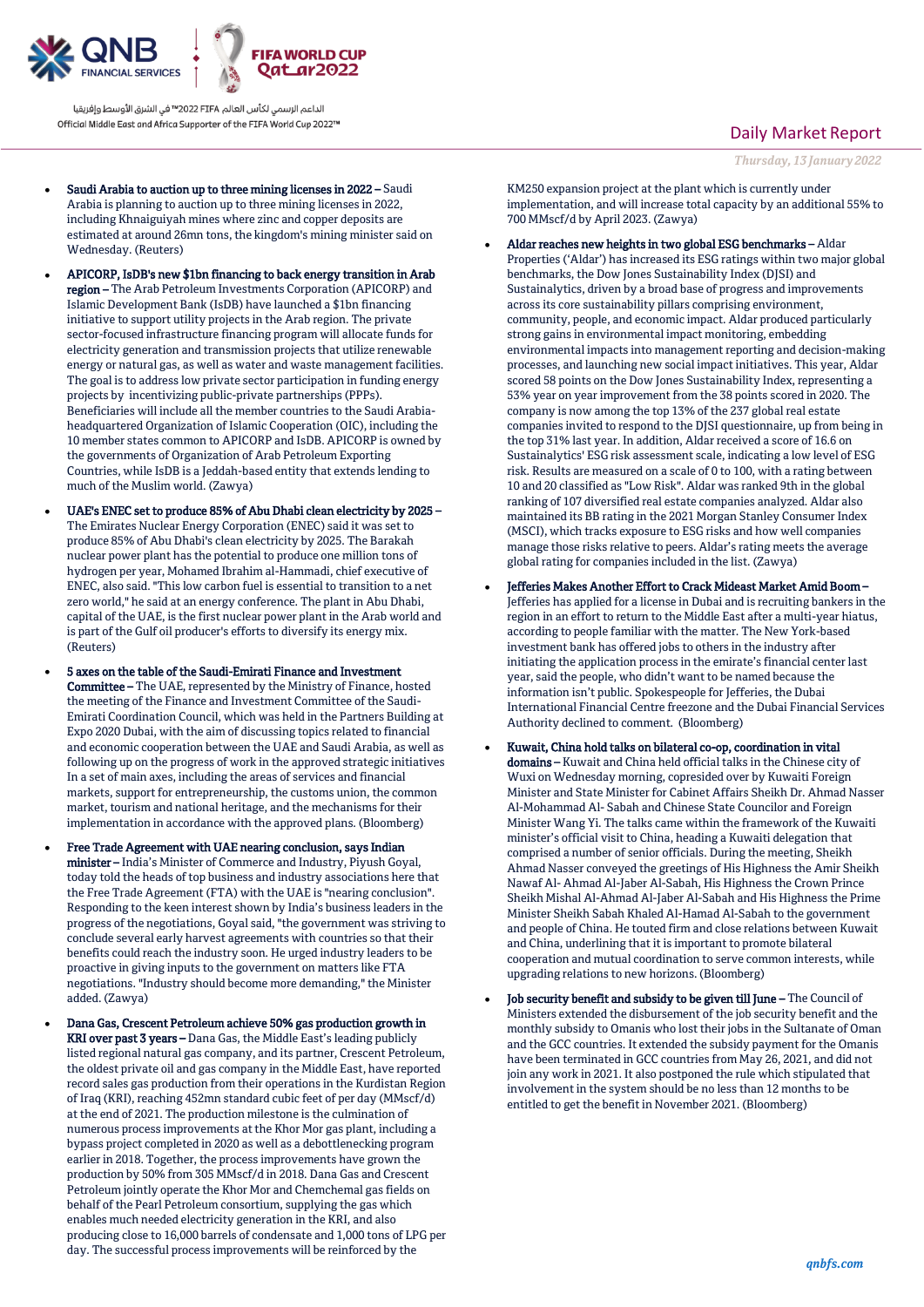

الداعم الرسمي لكأس العالم PIFA™ في الشرق الأوسط وإفريقيا Official Middle East and Africa Supporter of the FIFA World Cup 2022™

# Daily Market Report

*Thursday, 13 January 2022*

# *Rebased Performance*



#### *Source: Bloomberg* 1.0% 0.9% 0.6%  $(0.1\%)$ 0.8% 0.5% 0.0% (0.5%) 0.0% 0.5% 1.0% 1.5% Saudi Arabia Qatar Kuwait Bahrain Oman Abu Dhabi Dubai

*Source: Bloomberg*

| <b>Asset/Currency Performance</b>    | Close ( \$) | 1D%   | WTD%  | YTD%  |
|--------------------------------------|-------------|-------|-------|-------|
| Gold/Ounce                           | 1,826.15    | 0.2   | 1.6   | (0.2) |
| Silver/Ounce                         | 23.14       | 1.6   | 3.5   | (0.7) |
| Crude Oil (Brent)/Barrel (FM Future) | 84.67       | 1.1   | 3.6   | 8.9   |
| Crude Oil (WTI)/Barrel (FM Future)   | 82.64       | 1.7   | 4.7   | 9.9   |
| Natural Gas (Henry Hub)/MMBtu        | 4.60        | 14.1  | 20.1  | 25.7  |
| LPG Propane (Arab Gulf)/Ton          | 119.75      | 2.7   | 7.8   | 6.2   |
| LPG Butane (Arab Gulf)/Ton           | 157.00      | 0.0   | 1.3   | 7.5   |
| Euro                                 | 1.14        | 0.7   | 0.7   | 0.6   |
| Yen                                  | 114.64      | (0.6) | (0.8) | (0.4) |
| GBP                                  | 1.37        | 0.5   | 0.8   | 1.2   |
| CHF                                  | 1.09        | 1.0   | 0.5   | (0.2) |
| AUD                                  | 0.73        | 1.0   | 1.4   | 0.3   |
| <b>USD Index</b>                     | 94.92       | (0.7) | (0.8) | (0.8) |
| <b>RUB</b>                           | 74.72       | 0.3   | (1.4) | 0.1   |
| <b>BRL</b><br>$-1$                   | 0.18        | 0.6   | 1.9   | 0.7   |

*Source: Bloomberg*

| <b>Global Indices Performance</b> | <b>Close</b> | $1D%$ * | WTD%* | YTD%*   |
|-----------------------------------|--------------|---------|-------|---------|
| <b>MSCI</b> World Index           | 3,214.19     | 0.7     | 1.2   | (0.5)   |
| DJ Industrial                     | 36,290.32    | 0.1     | 0.2   | (0.1)   |
| <b>S&amp;P 500</b>                | 4,726.35     | 0.3     | 1.1   | (0.8)   |
| NASDAQ 100                        | 15,188.39    | 0.2     | 1.7   | (2.9)   |
| STOXX 600                         | 486.20       | 1.4     | 0.8   | 0.2     |
| <b>DAX</b>                        | 16,010.32    | 1.2     | 1.2   | 1.9     |
| <b>FTSE 100</b>                   | 7,551.72     | 1.5     | 1.8   | 3.6     |
| <b>CAC 40</b>                     | 7,237.19     | 1.5     | 1.0   | 1.7     |
| Nikkei                            | 28,765.66    | 2.8     | 2.0   | $0.5\,$ |
| <b>MSCI EM</b>                    | 1,267.34     | 2.0     | 3.4   | 2.9     |
| <b>SHANGHAI SE Composite</b>      | 3,597.43     | 1.1     | 0.8   | (1.2)   |
| <b>HANG SENG</b>                  | 24,402.17    | 2.8     | 3.9   | 4.4     |
| <b>BSE SENSEX</b>                 | 61,150.04    | 1.0     | 3.0   | 6.0     |
| Bovespa                           | 105,685.70   | 2.8     | 4.5   | 1.2     |
| <b>RTS</b>                        | 1,612.80     | 1.1     | 4.4   | 1.1     |

*Source: Bloomberg (\*\$ adjusted returns)*

# *Daily Index Performance*